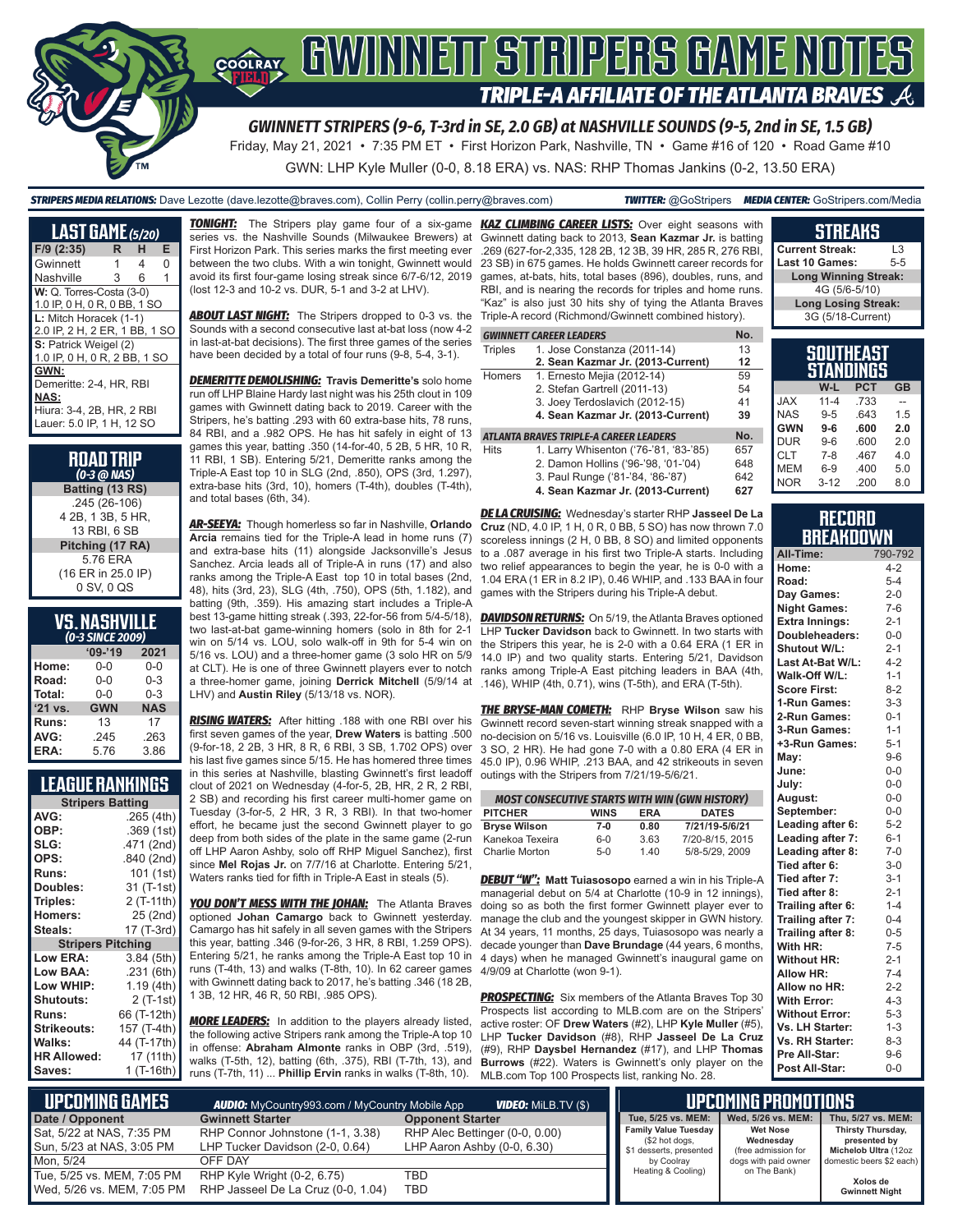

| <b>MANAGER MATT TUIASOSOPO</b>                                                                                                                                                                                                                                                                                                                                                                     | <b>GWINNETT PLAYERS USED (40 IN 2021)</b>                                                                                                                                                                                                                                                                                                                  |  |  |  |
|----------------------------------------------------------------------------------------------------------------------------------------------------------------------------------------------------------------------------------------------------------------------------------------------------------------------------------------------------------------------------------------------------|------------------------------------------------------------------------------------------------------------------------------------------------------------------------------------------------------------------------------------------------------------------------------------------------------------------------------------------------------------|--|--|--|
| Matt Tuiasosopo enters his first season as Gwinnett manager and his third season<br>as a coach in the Atlanta Braves organization in 2021. He was named the seventh<br>manager in team history on 3/30/21. Tuiasosopo is both the youngest manager in<br>team history (age 34) and the first former Gwinnett player to manage the club (hit<br>.221 with 19 HR, 73 RBI in 178 games from 2016-17). | Victor Arano, Chasen Bradford, Thomas Burrows,<br>Pitchers (21):<br>Jesse Chavez, Tucker Davidson, Jasseel De La Cruz,<br>Carl Edwards Jr., Jay Flaa, Daysbel Hernandez,<br>Mitch Horacek, Connor Johnstone, Nate Jones, Trevor Kelley,<br>Dylan Lee, Chris Martin, Kyle Muller, Sean Newcomb,<br>Jose Rodriguez, Edgar Santana, Bryse Wilson, Kyle Wright |  |  |  |
| Tuiasosopo made his managerial debut in 2019 with Class-A Rome, leading the club<br>to a 65-74 record and earning Atlanta's Bobby Cox Award for minor league manager<br>of the year. He was set to return to Rome in 2020, but was reassigned to the Braves<br>Alternate Site at Coolray Field once the MiLB season was cancelled.                                                                 | Position (19):<br>Abraham Almonte, Orlando Arcia, Jaycob Brugman,<br>Johan Camargo, Ryan Casteel, Travis Demeritte,<br>Phillip Ervin, Ryan Goins, Terrance Gore, Guillermo Heredia,<br>Ender Inciarte, Sean Kazmar Jr., Jonathan Lucroy,<br>Carlos Martinez, Jonathan Morales, Yolmer Sanchez,                                                             |  |  |  |
| Tuiasosopo's Managerial Career<br>W-L<br><b>PCT</b><br><b>Playoffs</b><br>Games<br>With Gwinnett (1 Season):<br>15<br>$9-6$<br>.600<br>0                                                                                                                                                                                                                                                           | Travis Snider, Riley Unroe, Drew Waters                                                                                                                                                                                                                                                                                                                    |  |  |  |
| MiLB Career (2 Seasons):<br>154<br>74-80<br>.481<br>$\mathbf 0$                                                                                                                                                                                                                                                                                                                                    | Italics = Player not currently with Gwinnett                                                                                                                                                                                                                                                                                                               |  |  |  |
| All staff bios available in the 2021 Stripers Media Guide                                                                                                                                                                                                                                                                                                                                          |                                                                                                                                                                                                                                                                                                                                                            |  |  |  |
| EJECTIONS (0)                                                                                                                                                                                                                                                                                                                                                                                      |                                                                                                                                                                                                                                                                                                                                                            |  |  |  |
| Player/Coach<br>Date/Inning<br><b>Umpire</b><br>None                                                                                                                                                                                                                                                                                                                                               | <b>BASS-LANTA</b><br>Including MLB rehab assignments, 12 players have played for both Gwinnett and                                                                                                                                                                                                                                                         |  |  |  |
|                                                                                                                                                                                                                                                                                                                                                                                                    | Atlanta in 2021:                                                                                                                                                                                                                                                                                                                                           |  |  |  |
|                                                                                                                                                                                                                                                                                                                                                                                                    | <b>INF Johan Camargo</b><br><b>LHP Tucker Davidson</b>                                                                                                                                                                                                                                                                                                     |  |  |  |
| <b>TEAM DEFENSE (11TH IN TRIPLE-A EAST)</b><br><b>PCT</b><br>G                                                                                                                                                                                                                                                                                                                                     | RHP Carl Edwards Jr.<br>OF Guillermo Heredia (Rehab)                                                                                                                                                                                                                                                                                                       |  |  |  |
| Е<br><b>TC</b><br><b>PO</b><br><b>DP</b><br>A<br>15<br>560<br>408<br>.980<br>141<br>11<br>13                                                                                                                                                                                                                                                                                                       | OF Ender Inciarte (Rehab)<br><b>RHP Nate Jones</b>                                                                                                                                                                                                                                                                                                         |  |  |  |
| <b>SB</b><br>$\mathsf{cs}$<br><b>PCT</b><br>PB<br>W-L<br><b>ATT</b><br><b>Catchers</b>                                                                                                                                                                                                                                                                                                             | INF Sean Kazmar Jr.<br>RHP Chris Martin (Rehab)                                                                                                                                                                                                                                                                                                            |  |  |  |
| Casteel<br>0<br>.000<br>1<br>1<br>1<br>$1 - 1$<br>3<br>.250<br>0<br>Lucroy<br>$\mathbf{1}$<br>4<br>$0 - 3$                                                                                                                                                                                                                                                                                         | <b>LHP Sean Newcomb</b>                                                                                                                                                                                                                                                                                                                                    |  |  |  |
| 3<br>$\mathbf 0$<br>3<br>$\mathbf{1}$<br>Martinez<br>.000<br>$2 - 1$<br>0<br>Morales<br>1<br>1<br>2<br>.500<br>$6 - 1$                                                                                                                                                                                                                                                                             | <b>RHP Edgar Santana</b><br><b>RHP Kyle Wright</b>                                                                                                                                                                                                                                                                                                         |  |  |  |
| 8<br>$\overline{2}$<br>$\overline{2}$<br>10<br>Total:<br>.200<br>$9-6$                                                                                                                                                                                                                                                                                                                             | <b>RHP Bryse Wilson</b>                                                                                                                                                                                                                                                                                                                                    |  |  |  |
| <b>Outfield Assists (3):</b><br>Almonte (1), Inciarte (1), Waters (1)<br>Pitcher Pickoffs (1):<br>Muller (1)                                                                                                                                                                                                                                                                                       | <b>BRAVES ON REHAB</b>                                                                                                                                                                                                                                                                                                                                     |  |  |  |
| <b>Catcher Pickoffs (1):</b><br>Casteel (1)                                                                                                                                                                                                                                                                                                                                                        | Four Atlanta players have been assigned to rehab with Gwinnett in 2021.                                                                                                                                                                                                                                                                                    |  |  |  |
|                                                                                                                                                                                                                                                                                                                                                                                                    | Player<br><b>Injury</b><br><b>Rehab Dates</b>                                                                                                                                                                                                                                                                                                              |  |  |  |
|                                                                                                                                                                                                                                                                                                                                                                                                    |                                                                                                                                                                                                                                                                                                                                                            |  |  |  |
| <b>STARTS</b>                                                                                                                                                                                                                                                                                                                                                                                      | Right Shoulder Inflammation (4/7)<br><b>RHP Chris Martin</b><br>$5/5 - 5/11$<br>OF Ender Inciarte<br>Strained Left Hamstring (4/17)<br>$5/6 - 5/12$                                                                                                                                                                                                        |  |  |  |
| <b>By Batting Order</b><br>Waters (8), Inciarte (6), Ervin (1)<br>1:                                                                                                                                                                                                                                                                                                                               | OF Guillermo Heredia<br>Right Hamstring Inflammation (5/1)<br>5/14                                                                                                                                                                                                                                                                                         |  |  |  |
| Arcia (5), Goins (5), Waters (3), Heredia (1), Sanchez (1)<br>2:<br>Arcia (10), Lucroy (3), Camargo (2)<br>3:                                                                                                                                                                                                                                                                                      | Strained Left Hamstring (5/2)<br>C Alex Jackson<br>5/21-Current                                                                                                                                                                                                                                                                                            |  |  |  |
| Demeritte (6), Camargo (5), Almonte (3), Kazmar Jr. (1)<br>4:                                                                                                                                                                                                                                                                                                                                      |                                                                                                                                                                                                                                                                                                                                                            |  |  |  |
| Almonte (7), Kazmar Jr. (3), Demeritte (2), Snider (2), Sanchez (1)<br>5:<br>Ervin $(4)$ , Goins $(3)$ , Sanchez $(3)$ , Snider $(2)$ , Almonte $(1)$ , Casteel $(1)$ ,                                                                                                                                                                                                                            |                                                                                                                                                                                                                                                                                                                                                            |  |  |  |
| Kazmar Jr. (1)<br>Ervin (4), Goins (4), Kazmar Jr. (2), Morales (2), Sanchez (2), Snider (1)<br>7:                                                                                                                                                                                                                                                                                                 |                                                                                                                                                                                                                                                                                                                                                            |  |  |  |
| Morales (5), Sanchez (4), Brugman (1), Casteel (1), Goins (1), Gore (1),<br>8:<br>Martinez (1), Unroe (1)                                                                                                                                                                                                                                                                                          |                                                                                                                                                                                                                                                                                                                                                            |  |  |  |
| Casteel (2), Martinez (2), Morales (1), Unroe (1)<br>9:<br>Pitcher Spot (9)                                                                                                                                                                                                                                                                                                                        |                                                                                                                                                                                                                                                                                                                                                            |  |  |  |
| <b>By Position</b><br>Morales (7), Lucroy (3), Martinez (3), Casteel (2)<br>C:                                                                                                                                                                                                                                                                                                                     | LAST AT-BAT WINS (4)                                                                                                                                                                                                                                                                                                                                       |  |  |  |
| 1B: Camargo (4), Kazmar Jr. (4), Snider (3), Casteel (2), Unroe (2)<br><b>2B:</b> Goins (12), Sanchez (3)                                                                                                                                                                                                                                                                                          | The Stripers are 4-2 (.667) in games decided in the last at-bat in 2021.                                                                                                                                                                                                                                                                                   |  |  |  |
| 3B: Sanchez (8), Camargo (3), Kazmar Jr. (3), Morales (1)                                                                                                                                                                                                                                                                                                                                          | Date/Opponent<br><b>Score</b><br><b>Game-Winning Play</b>                                                                                                                                                                                                                                                                                                  |  |  |  |
| <b>SS:</b> Arcia (14), Goins (1)<br>LF: Ervin (6), Almonte (2), Demeritte (2), Waters (2), Gore (1), Heredia (1),                                                                                                                                                                                                                                                                                  | 5/4 at Charlotte<br>10-9 (12th)<br>Almonte scores on E4 (Reynolds)<br>5/9 at Charlotte<br>12-9 (10th)<br>Camargo RBI single                                                                                                                                                                                                                                |  |  |  |
| Snider (1)<br>$CF:$ Waters (8), Inciarte (5), Ervin (2)                                                                                                                                                                                                                                                                                                                                            | 5/14 vs. Louisville<br>Arcia 2-out solo HR<br>$2-1$ (8th)<br>5/16 vs. Louisville<br>5-4 (9th)<br>Arcia walk-off solo HR                                                                                                                                                                                                                                    |  |  |  |
| RF: Almonte (8), Demeritte (5), Ervin (1), Waters (1)<br><b>DH:</b> Almonte (1), Arcia (1), Brugman (1), Demeritte (1), Inciarte (1), Snider (1)                                                                                                                                                                                                                                                   |                                                                                                                                                                                                                                                                                                                                                            |  |  |  |
|                                                                                                                                                                                                                                                                                                                                                                                                    |                                                                                                                                                                                                                                                                                                                                                            |  |  |  |
|                                                                                                                                                                                                                                                                                                                                                                                                    |                                                                                                                                                                                                                                                                                                                                                            |  |  |  |
| <u>VS. 2021 OPPONENTS</u>                                                                                                                                                                                                                                                                                                                                                                          |                                                                                                                                                                                                                                                                                                                                                            |  |  |  |
| Road<br>Home<br><b>Total</b><br>Home<br>Road<br><b>Total</b>                                                                                                                                                                                                                                                                                                                                       |                                                                                                                                                                                                                                                                                                                                                            |  |  |  |
| CHA<br>COL<br>$0-0$<br>$5 - 1$<br>$5 - 1$<br>$0-0$<br>$0-0$<br>$0-0$<br><b>DUR</b><br>$0-0$<br>$0-0$<br>LOU<br>$4 - 2$<br>4-2<br>$0-0$<br>$0-0$                                                                                                                                                                                                                                                    |                                                                                                                                                                                                                                                                                                                                                            |  |  |  |
| $0-0$<br>$0-0$<br><b>MW DIV</b><br>$4 - 2$<br>$0-0$<br>4-2<br>JAX<br>$0-0$<br><b>MEM</b><br>$0-0$<br>$0-0$<br>$0-0$                                                                                                                                                                                                                                                                                |                                                                                                                                                                                                                                                                                                                                                            |  |  |  |
| <b>NAS</b><br>$0-0$<br>$0 - 3$<br>$0 - 3$<br><b>NOR</b><br>$0-0$<br>$0-0$<br>$0-0$                                                                                                                                                                                                                                                                                                                 |                                                                                                                                                                                                                                                                                                                                                            |  |  |  |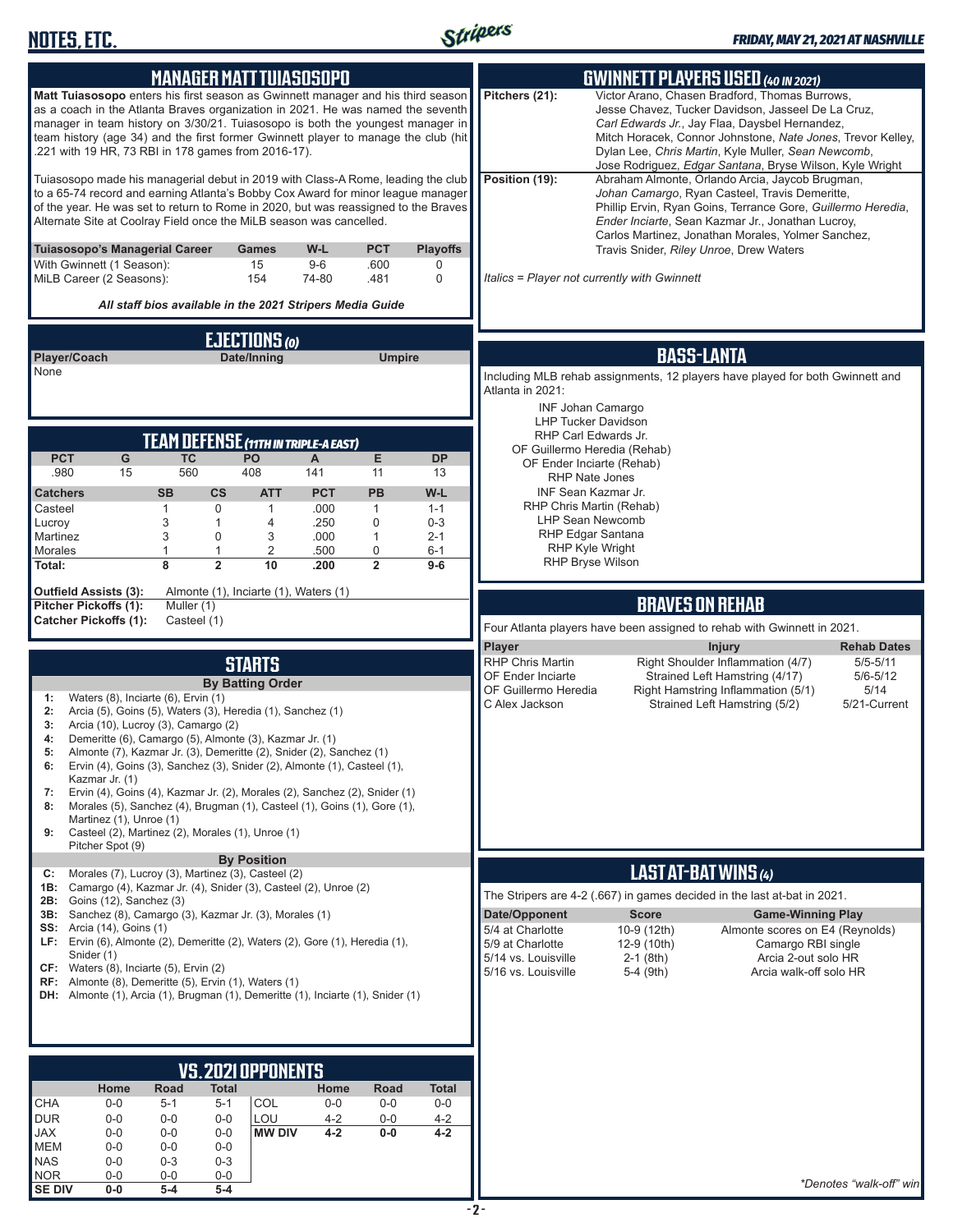## **STARTING PITCHER**



**ON BRAVES 40-MAN ROSTER BIO ON PAGE 78 OF MEDIA GUIDE**

#### *FRIDAY, MAY 21, 2021 AT NASHVILLE*

# **50****KYLE MULLER**

**B/T:** R/L **BORN:** 10/7/97 in Dallas, TX (age 23) **HT:** 6-7 **ACQUIRED:** Braves' 2nd Round Pick (44th Overall) in 2016 June draft out of Jesuit College Prep (Dallas, TX)

*TONIGHT:* Muller makes his fourth start of the season in game four of a six-game series at Nashville. It is his 72nd career MiLB appearance (71st start). He is seeking his first career Triple-A win in his first start against the Sounds.

**PROSPECTING:** Muller is currently ranked the Atlanta Braves' No. 5 prospect by MLB.com. Entering this year, he was ranked the Braves' No. 7 prospect by *Baseball America* ... *BA* also rated him as owner of both the "Best Fastball" and "Best Curveball" in the Braves system.

*2021 SEASON:* Was on Gwinnett's Opening Night roster ... On 5/4 at Charlotte (ND, 3.0 IP, 5 H, 7 R, 6 ER, 5 BB, 4 SO), became the third pitcher in Gwinnett history to make his Triple-A debut as the Opening Night starter, joining **Tommy Hanson** (4/9/09 at Charlotte) and **Mike Soroka** (4/6/18 at Norfolk) ... First-ever start at Coolray Field resulted in a no-decision (4.0 IP, 4 H, 1 ER, 1 HR, 3 BB, 6 SO) on 5/15 vs. Louisville.

*2021 SPRING TRAINING:* He went 0-0 with a 0.00 ERA (0 ER in 2.0 IP, 2 H, 0 BB, 3 SO) in two relief outings for the Braves ... Optioned to Gwinnett on 3/12.

*2020 SEASON:* Muller was a member of the Braves' 60-man player pool, but spent the entire season at the Alternate Site in Gwinnett and did not make his MLB debut.

*CAREER ACCOLADES:* **2018:** Arizona Fall League Rising Stars Game (1-0, 2.53 ERA in 7G with Peoria) ... **2019:** Southern League Pitcher of the Week (5/26/19) ... Southern League Midseason All-Star (4-4, 3.18 ERA, .188 BAA in 14 first-half starts with Double-A Mississippi).

| <b>MULLER'S OVERALL STATS</b> |         |      |           |          |           |           |            |             |
|-------------------------------|---------|------|-----------|----------|-----------|-----------|------------|-------------|
| Year<br>Team                  | W-L     | ERA  | $G/GS$ HR |          | <b>BB</b> | <b>SO</b> | <b>BAA</b> | <b>WHIP</b> |
| 2021 Gwinnett (AAA)           | $0 - 0$ | 8.18 | 3/3       | 4        | 11        | 16        | .333       | 2.45        |
| MiLB Career:                  | $20-10$ | 3.20 | 71/70     | 22       | 155       | 352       | 227        | 1.29        |
| MLB Career:                   | $0 - 0$ | $-$  | 0/0       | $\Omega$ |           |           |            |             |

| <b>MULLER'S 2021 SPLITS (WITH GWINNETT)</b> |                     |          |                |  |  |  |  |  |  |  |
|---------------------------------------------|---------------------|----------|----------------|--|--|--|--|--|--|--|
| Home:                                       | 0-0, 2.25 ERA (1G)  | Vs. LHB: | .313 BAA. 1 HR |  |  |  |  |  |  |  |
| Road:                                       | 0-0, 11.57 ERA (2G) | Vs. RHB: | .344 BAA, 3 HR |  |  |  |  |  |  |  |

| <b>MULLER VS. NASHVILLE</b>                                        |     |                          |  |  |  |  |  |  |  |  |  |  |
|--------------------------------------------------------------------|-----|--------------------------|--|--|--|--|--|--|--|--|--|--|
| W-L<br><b>GS</b><br>HR<br><b>FRA</b><br><b>BB</b><br>ER<br>ID<br>G |     |                          |  |  |  |  |  |  |  |  |  |  |
| 12021:                                                             | 0-0 | $\overline{\phantom{a}}$ |  |  |  |  |  |  |  |  |  |  |
| Career:                                                            | 0-0 | $\overline{\phantom{a}}$ |  |  |  |  |  |  |  |  |  |  |

| <b>MULLER'S HIGHS &amp; LOWS</b> |                              |                                    |  |  |  |  |  |  |  |  |
|----------------------------------|------------------------------|------------------------------------|--|--|--|--|--|--|--|--|
|                                  | <b>Season</b>                | Career (MiLB and MLB)              |  |  |  |  |  |  |  |  |
| IP:                              | 4.0 (2x, last: 5/15 vs. LOU) | 7.1 (7/20/18, FLA @ CLR)           |  |  |  |  |  |  |  |  |
| so:                              | 6 (2x, last: 5/15 vs. LOU)   | 12 (7/9/18, FLA @ DBT)             |  |  |  |  |  |  |  |  |
| BB:                              | $5(5/4)$ $\omega$ CLT)       | 6 (4/19/19, MIS @ CHA)             |  |  |  |  |  |  |  |  |
| IH:                              | $7(5/9)$ $(2)$ CLT)          | 9 (2x, last: 6/28/18, FLA vs. DUN) |  |  |  |  |  |  |  |  |
| IER:                             | $6(5/4)$ $(2)$ CLT)          | 6 (3x, last: 5/4/21, GWN @ CLT)    |  |  |  |  |  |  |  |  |
| Low-Hit CG:                      |                              | Never                              |  |  |  |  |  |  |  |  |
| Low-ER CG:                       |                              | Never                              |  |  |  |  |  |  |  |  |

| MULLER AT THE PLATE |         |    |   |        |                  |    |           |            |           |           |
|---------------------|---------|----|---|--------|------------------|----|-----------|------------|-----------|-----------|
|                     | AVG.    | AB | R | н      | 2B               | 3B | <b>HR</b> | <b>RBI</b> | <b>BB</b> | <b>SO</b> |
| 12021:              | .000    |    |   |        | $\left( \right)$ |    |           |            |           |           |
| MiLB Career:        | .154    | 26 |   | 4      |                  |    |           |            |           | 10        |
| MLB Career:         | $- - -$ |    |   | $\cup$ | 0                |    |           |            |           |           |

| <b>MULLER'S 2021 STARTS (ALL LEVELS)</b> |              |               |     |                |                |                |                |                |                |        |               |           |                                             |
|------------------------------------------|--------------|---------------|-----|----------------|----------------|----------------|----------------|----------------|----------------|--------|---------------|-----------|---------------------------------------------|
| <b>Team</b>                              | Date/Opp.    | <b>Result</b> | IP  | H              | $\mathsf{R}$   | <b>ER</b>      | <b>HR</b>      |                | BB SO          | $NP-S$ | Opp. Starter  | Result    | <b>Notes</b>                                |
| GWN                                      | 5/4 @ CLT    | <b>ND</b>     | 3.0 | 5              | $\overline{7}$ | 6              | 2              | 5              | $\overline{4}$ | 82-38  | Jimmy Lambert | W, 10-9   | Triple-A debut, exited trailing 4-3 in 4th. |
| <b>GWN</b>                               | 5/9 @ CLT    | ND            | 4.0 | $\overline{7}$ | $\overline{4}$ | $\overline{3}$ | $\mathbf{1}$   | $\overline{3}$ | 6              | 84-52  | Jimmy Lambert | W, 12-9   | Exited training 4-3 in 4th once again.      |
| <b>GWN</b>                               | 5/15 vs. LOU | ND            | 4.0 | $\overline{4}$ | $\overline{1}$ | $\overline{A}$ | $\overline{A}$ | $\overline{3}$ | 6              | 83-46  | Bo Takahashi  | $W, 11-1$ | First career start at Coolray Field.        |
|                                          |              |               |     |                |                |                |                |                |                |        |               |           |                                             |
|                                          |              |               |     |                |                |                |                |                |                |        |               |           |                                             |
|                                          |              |               |     |                |                |                |                |                |                |        |               |           |                                             |
|                                          |              |               |     |                |                |                |                |                |                |        |               |           |                                             |
|                                          |              |               |     |                |                |                |                |                |                |        |               |           |                                             |
|                                          |              |               |     |                |                |                |                |                |                |        |               |           |                                             |
|                                          |              |               |     |                |                |                |                |                |                |        |               |           |                                             |
|                                          |              |               |     |                |                |                |                |                |                |        |               |           |                                             |
|                                          |              |               |     |                |                |                |                |                |                |        |               |           |                                             |
|                                          |              |               |     |                |                |                |                |                |                |        |               |           |                                             |
|                                          |              |               |     |                |                |                |                |                |                |        |               |           |                                             |
|                                          |              |               |     |                |                |                |                |                |                |        |               |           |                                             |
|                                          |              |               |     |                |                |                |                |                |                |        |               |           |                                             |
|                                          |              |               |     |                |                |                |                |                |                |        |               |           |                                             |
|                                          |              |               |     |                |                |                |                |                |                |        |               |           |                                             |
|                                          |              |               |     |                |                |                |                |                |                |        |               |           |                                             |
|                                          |              |               |     |                |                |                |                |                |                |        |               |           |                                             |
|                                          |              |               |     |                |                |                |                |                |                |        |               |           |                                             |
|                                          |              |               |     |                |                |                |                |                |                |        |               |           |                                             |
|                                          |              |               |     |                |                |                |                |                |                |        |               |           |                                             |
|                                          |              |               |     |                |                |                |                |                |                |        |               |           |                                             |
|                                          |              |               |     |                |                |                |                |                |                |        |               |           |                                             |
|                                          |              |               |     |                |                |                |                |                |                |        |               |           |                                             |
|                                          |              |               |     |                |                |                |                |                |                |        |               |           |                                             |
|                                          |              |               |     |                |                |                |                |                |                |        |               |           |                                             |

| <b>STRIPERS STARTING PITCHERS</b> |         |            |    |    |                 |                       |                                                                         |  |  |  |  |
|-----------------------------------|---------|------------|----|----|-----------------|-----------------------|-------------------------------------------------------------------------|--|--|--|--|
| <b>Pitcher</b>                    | W-L     | <b>ERA</b> | GS | QS | <b>Team W-L</b> | <b>Run Support</b>    | <b>Last Gwinnett Start</b>                                              |  |  |  |  |
| Davidson, Tucker                  | $2 - 0$ | 0.64       |    |    | $2 - 0$         | 8.00 RPG (16 Tot.)    | 5/12 vs. LOU (W, 2): 7.0 IP, 4 H, 0 R, 1 BB, 8 SO (97p/67s)             |  |  |  |  |
| De La Cruz, Jasseel               | $0-0$   | 0.00       |    |    | $1 - 1$         | 1.00 RPG (2 Tot.)     | 5/19 at NAS (ND): 4.0 IP, 1 H, 0 R, 0 BB, 5 SO (53p/31s)                |  |  |  |  |
| Johnstone, Connor                 | $1 - 1$ | 5.00       |    |    | $1 - 1$         | 4.50 RPG (9 Tot.)     | 5/13 vs. LOU (L, 1): 4.0 IP, 5 H, 5 R, 5 ER, 0 BB, 3 SO, 2 HR (63p/43s) |  |  |  |  |
| Muller, Kyle                      | $0-0$   | 8.18       |    |    | $3-0$           | 3.00 RPG (9 Tot.)     | 5/15 vs. LOU (ND): 4.0 IP, 4 H, 1 R, 1 ER, 3 BB, 6 SO, 1 HR (83p/46s)   |  |  |  |  |
| Rodriguez, Jose                   | $0-0$   | 0.00       |    |    | $0 - 1$         | $0.00$ RPG $(0$ Tot.) | 5/20 at NAS (ND): 3.0 IP, 2 H, 0 R, 3 BB, 6 SO (56p/36s)                |  |  |  |  |
| Wilson, Bryse                     | $1 - 0$ | 3.27       |    |    | $2 - 0$         | 3.00 RPG (6 Tot.)     | 5/16 vs. LOU (ND): 6.0 IP, 10 H, 4 R, 4 ER, 0 BB, 3 SO, 2 HR (93p/63s)  |  |  |  |  |
| Wright, Kyle                      | $0 - 2$ | 6.75       |    |    | $0 - 3$         | 2.33 RPG (7 Tot.)     | 5/18 at NAS (ND): 4.2 IP, 7 H, 5 R, 5 ER, 2 BB, 4 SO, 1 HR (93p/53s)    |  |  |  |  |
| Total:                            | $4 - 3$ | 4.00       | 15 |    | $9-6$           | 3.27 RPG (49 Tot.)    |                                                                         |  |  |  |  |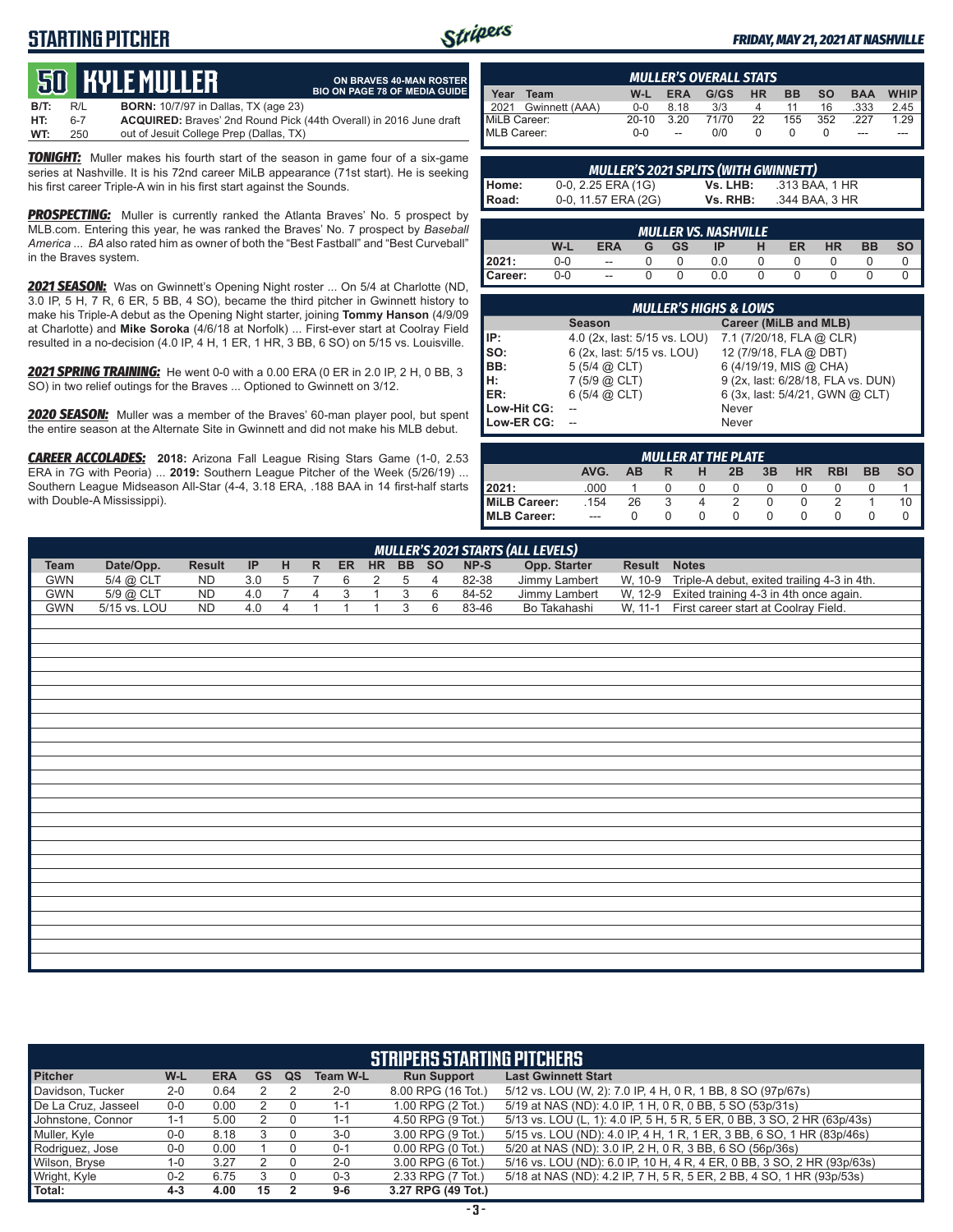

| <b>RELIEF SUMMARY (CURRENT STRIPERS ONLY)</b> |         |            |   |           |            |               |              |                                                                    |                         |  |  |  |
|-----------------------------------------------|---------|------------|---|-----------|------------|---------------|--------------|--------------------------------------------------------------------|-------------------------|--|--|--|
| <b>Pitcher</b>                                | W-L     | <b>ERA</b> | G | <b>GF</b> | <b>HLD</b> | <b>SV/OPP</b> | <b>IR/RS</b> | <b>Last Gwinnett Relief Outing</b>                                 | <b>Scoreless Streak</b> |  |  |  |
| Arano, Victor                                 | 0-1     | 6.75       | 5 |           | 0          | 1/3           | 0/0          | 5/19 at NAS (L): 0.0 IP, 3 H, 3 R, 2 ER, 0 BB, 0 SO (8p/6s)        | 0G                      |  |  |  |
| Biddle, Jesse (L)                             | $0 - 0$ | $-1 - 1$   |   |           | $\Omega$   | 0/0           | 0/0          | ---                                                                | ---                     |  |  |  |
| Bradford, Chasen                              | $1 - 0$ | 1.23       | 5 |           |            | 0/0           | 2/2          | 5/19 at NAS: 2.0 IP, 0 H, 0 R, 1 BB, 1 SO (24p/15s)                | 4G (7.0 IP)             |  |  |  |
| Burrows, Thomas (L)                           | $0 - 0$ | 2.16       | 5 |           | $\Omega$   | 0/0           | 3/0          | 5/20 at NAS: 3.0 IP, 2 H, 1 R, 1 ER, 0 BB, 6 SO (44p/32s)          | 0G                      |  |  |  |
| Chavez, Jesse                                 | $0 - 0$ | 3.00       | 4 |           |            | 0/0           | 0/0          | 5/18 at NAS: 1.0 IP, 0 H, 0 R, 0 BB, 1 SO (15p/9s)                 | 1G (1.0 IP)             |  |  |  |
| De La Cruz, Jasseel                           | $0 - 0$ | 5.40       |   |           | $\Omega$   | 0/0           | 0/0          | 5/11 vs. LOU: 1.0 IP, 0 H, 0 R, 0 BB, 1 SO (9p/7s)                 | 1G (1.0 IP)             |  |  |  |
| Flaa, Jay                                     | $0 - 0$ | 0.00       |   |           | 0          | 0/0           | 0/0          | 5/16 vs. LOU: 0.2 IP, 1 H, 0 R, 2 BB, 0 SO (21p/9s)                | 2G (1.2 IP)             |  |  |  |
| Hernandez, Daysbel                            | $0 - 1$ | 15.00      | 4 |           |            | 0/1           | 1/0          | 5/18 at NAS: L, 0.2 IP, 3 H, 4 R, 4 ER, 1 BB, 1 SO, 1 HR (25p/15s) | 0G                      |  |  |  |
| Horacek, Mitch (L)                            | $1 - 1$ | 6.75       | 5 |           | $\Omega$   | 0/0           | 0/0          | 5/20 at NAS: L, 2.0 IP, 2 H, 2 R, 2 ER, 1 BB, 1 SO, 1 HR (29p/20s) | 0G                      |  |  |  |
| Johnstone, Connor                             | $0 - 0$ | 0.00       |   |           | $\Omega$   | 0/0           | 5/3          | 5/18 at NAS: 1.1 IP, 0 H, 0 R, 0 BB, 1 SO (14p/11s)                | 2G (4.1 IP)             |  |  |  |
| Kelley, Trevor                                | $0 - 0$ | 0.00       | 3 |           | U          | 0/1           | 1/1          | 5/19 at NAS: 1.1 IP, 3 H, 0 R, 0 BB, 1 SO (22p/14s)                | 3G (3.1 IP)             |  |  |  |
| Lee, Dylan (L)                                | $1 - 0$ | 2.35       |   |           |            | 0/0           | 0/0          | 5/19 at NAS: 1.2 IP, 3 H, 2 R, 2 ER, 0 BB, 3 SO (36p/26s)          | 0G                      |  |  |  |
| Rodriguez, Jose                               | $0 - 0$ | 2.25       |   | $\Omega$  | $\Omega$   | 0/0           | 0/0          | 5/14 vs. LOU: 4.0 IP, 1 H, 1 R, 1 ER, 1 BB, 3 SO, 1 HR (46p/30s)   | 0G                      |  |  |  |

| STRIPERS PITCHING BREAKDOWN   |         |            |       |          |     |                                |    |           |            |  |  |
|-------------------------------|---------|------------|-------|----------|-----|--------------------------------|----|-----------|------------|--|--|
|                               | W-L     | <b>ERA</b> | IP    | R        | ER  | <b>HR</b>                      | BB | <b>SO</b> | <b>BAA</b> |  |  |
| Starters:                     | $4 - 3$ | 4.00       | 692   | 34       | -31 | 10                             | 24 | 77        | .252 l     |  |  |
| <b>Relievers:</b>             | $5 - 3$ | 3.66       | 66.1  | 32       | 27  |                                | 20 | 80        | .207       |  |  |
| Total:                        | $9-6$   | 3.84       | 136 Q | 66       | 58  | 17                             | 44 | 157       | .231 l     |  |  |
| <b>Saves/Opp: 1/6 (16.7%)</b> |         |            |       | Holds: 4 |     | <b>IR/Scored: 12/6 (50.0%)</b> |    |           |            |  |  |

#### **VICTOR ARANO - RHP - #54**

- **• 2021 with GWN:** Locked down first save on 5/14 vs. LOU (1.0 IP, 1 H).
- **• 2021 with Atlanta:** Recalled on 5/8, but did not pitch ... Optioned on 5/10.
- **• Spring Training:** 0-1, 34.71 ERA, .538 BAA, 1 SV in 3G with Atlanta.
- **• 2020:** Was a member of Philadelphia's 60-man player pool, but spent the entire year at the Alternate Site in Lehigh Valley ... DFA'd by the Phillies on 1/18.
- **• 2019:** Limited to just 6G with Triple-A Lehigh Valley (2-0, 0.00 ERA in 3G) and Philadelphia (1-0, 3.86 ERA in 3G) ... Was on injured list from 4/20-end of season (right elbow inflammation).
- **• Acquired:** Claimed off waivers from Philadelphia (1/22/21) ... Originally signed by the Los Angeles Dodgers as a non-drafted free agent (4/4/13).
- **• MLB Career:** 3-2, 2.65 ERA, .224 BAA, 3 SV in 73G with Philadelphia (2017-19).

#### **JESSE BIDDLE - LHP - #48**

- **• 2021 with ATL:** Had his contract selected on 4/17, pitched in 8G with the Braves (0-0, 8.44 ERA, 10 ER in 10.2 IP) ... DFA'd on 5/17, outrighted to Gwinnett on 5/19.
- **• Spring Training:** 0-0, 3.00 ERA, .257 BAA, 2 SV in 9G with Cincinnati ... Released on 3/26 after re-signing as MiLB FA on 12/11/20.
- **• 2020:** Opened the year at Cincinnati's Alternate Training Site ... Contract selected on 8/25 (0-0, 0.00 ERA, 0 ER in 0.2 IP in 1G) ... Placed on 10-day injured list on 8/29 (left shoulder impingement) and missed the remainder of the year.
- **• Acquired:** MiLB FA (4/2/21) ... Originally Philadelphia's 1st-round pick (27th overall) in 2010 out of Germantown Friends High School (Philadelphia, PA).
- **• MLB Career:** 6-2, 5.07 ERA, .261 BAA, 1 SV in 99G with ATL (2018-19, 2021), SEA (2019), TEX (2019), CIN (2020).

#### **CHASEN BRADFORD - RHP - #28**

- **• 2021 with GWN:** Is 1-0 with a 0.00 ERA (0 R in 7.0 IP, 1 H, 1 BB, 5 SO) in last 4G.
- **• Spring Training:** Did not pitch in Atlanta's MLB camp.
- **• 2020:** Re-signed by Seattle to an MiLB deal on 1/15, but was not included on the Mariners' 60-man player pool ... Did not play.
- **• 2019:** Split time between Seattle (0-0, 4.86 ERA, 1 SV in 12G) and Triple-A Tacoma (0-0, 6.75 ERA, 1 SV in 5G).
- **• Acquired:** MiLB FA (3/15/21) ... Originally the New York Mets' 35th round pick in 2011 out of the University of Central Florida.
- **• MLB Career:** 7-0, 3.89 ERA, .253 BAA, 1 SV in 86G with NYM, SEA (2017-19).

#### **THOMAS BURROWS - LHP - #49**

- **• MLB.com Prospect Rankings:** #22 (Braves Top 30).
- **• Spring Training:** 0-1, 6.75 ERA, .222 BAA, 0 SV in 4G with Atlanta.
- **• 2020:** Was an NRI to Spring Training, but not included on 60-man player pool.
- **• 2019:** Went 2-4 with a 4.42 ERA, .221 BAA, and 7 saves (7-for-9) in 43G between Double-A Mississippi and Gwinnett ... Stranded 16 of 17 inherited runners with the Stripers (94.1%) ... Won Atlanta's Bill Lucas Award for community service.
- **• Acquired:** Via trade with Seattle (1/11/17) ... Originally the Mariners' 4th-round pick in 2016 out of the University of Alabama.

### **JESSE CHAVEZ - RHP - #40**

- **• Spring Training:** 0-0, 14.54 ERA, .429 BAA, 0 SV in 5G with the Los Angeles Angels ... Released on 3/25.
- **• 2020:** Logged 18G with Texas, going 0-0 with a 6.88 ERA and .303 BAA.
- **• 2019:** In 48G (9 starts) with Texas, went 3-5 with a 4.85 ERA, .267 BAA, and 1 save. **• Acquired:** MiLB FA (4/17/21) ... Originally Texas's 42nd round pick in 2002 out of Riverside Community College (Riverside, CA).
- **• MLB Career:** 41-58, 4.52 ERA, .266 BAA, 8 SV in 481G with PIT, ATL, KC, TOR, OAK, LAD, LAA, TEX, CHC (2008-20) ... Made his lone MLB Postseason appearance with the Cubs in 2018 NL Wild Card Game (1.0 IP, 1 H, 0 R, 0 SO).

#### **JAY FLAA - RHP - #45**

- **• 2021 with BAL:** Contract selected by Baltimore on 4/26 and made his MLB debut on 4/27 vs. the NY Yankees (1.1 IP, 2 BB, 1 SO, struck out Aaron Judge) ... Optioned on 4/28, appeared in 1G with Triple-A Norfolk (0-0, 16.20) ... DFA'd on 5/8.
- **• Spring Training:** 0-0, 3.38 ERA, .200 BAA, 0 SV in 3G with Baltimore.
- **• 2020:** Was not on Baltimore's 60-man player pool, did not play.
- **• 2019:** Went 2-5 with a 4.69 ERA, .256 BAA, and 5 SV in 40G (3 starts) between Double-A Bowie and Norfolk (2-3, 5.24 ERA, 4 SV in 29G during Triple-A debut).
- **• Acquired:** Claimed off waivers from Baltimore (5/11/21) ... Originally the Orioles' 6th-round pick in 2015 out of North Dakota State University (Fargo, ND).
- **• MLB Career:** 0-0, 0.00 ERA, .000 BAA, 0 SV in 1G with Baltimore (2021).

#### **DAYSBEL HERNANDEZ - RHP - #36**

- **• MLB.com Prospect Ranks:** #17 (Braves Top 30).
- **• Spring Training:** 0-0, 9.00 ERA, .353 BAA, 0 SV in 6G with Atlanta.
- **• 2020:** Was not on the Braves' 60-man player pool ... Participated in Atlanta's Instructional League at Coolray Field in October.
- **• 2019:** Spent the entire season with Advanced-A Florida, going 5-2 with a 1.71 ERA, .184 BAA, and 7 SV (7-for-10) in 35G ... Named an MiLB.com Braves Org. All-Star.
- **• Acquired:** NDFA (9/13/17) out of Sandino, Cuba.

#### **MITCH HORACEK - LHP - #59**

- **• Spring Training:** Did not pitch in Atlanta's MLB camp.
- **• 2020:** Signed with Minnesota, but was not on the Twins' 60-man player pool.
- **• 2019:** Pitched for both Double-A Hartford (4-0, 2.48 ERA in 34G) and Triple-A Albuquerque (1-1, 18.75 ERA in 12G) in the Colorado Rockies organization.
- **• Acquired:** MiLB FA (3/25/21) ... Originally Baltimore's 9th-round pick in 2013 out of Dartmouth College (Hanover, NH).

#### **CONNOR JOHNSTONE - RHP - #51**

- **• Leaderboard:** Entering 5/21, ranks among Triple-A East top 10 in WHIP (2nd, 0.53) and BAA (7th, .156).
- **• 2021 with GWN:** Threw 8.0 scoreless innings over his first 2 outings with Gwinnett, including a 5.0-inning spot start (win, 1 H, 0 BB, 5 SO) on 5/8 at Charlotte.
- **• Spring Training:** 0-1, 4.76 ERA, .273 BAA, 1 SV in 6G with Atlanta.
- **• 2020:** Was an NRI to Braves Spring Training, but not on 60-man player pool.
- **• 2019:** With Double-A Mississippi and Gwinnett, went 7-4 with a 4.24 ERA, .296 BAA, and 1 SV in 35G (7 starts) ... His 7 wins ranked T-8th among Braves farmhands.
- **• Acquired:** Braves 21st-round pick in 2017 out of Wake Forest University.

#### **TREVOR KELLEY - RHP - #43**

- **• Spring Training:** Did not pitch in Chicago Cubs' MLB camp ... Released on 4/23.
- **• 2020:** Pitched in 4G with Philadelphia, going 0-0 with a 10.80 ERA ... Outrighted on 8/14 and spent the rest of the season at the Phillies Alternate Site.
- **• 2019:** In 52G with Triple-A Pawtucket, went 5-5 with a 1.79 ERA, .216 BAA, and 12 SV ... Was an International League Midseason and Postseason All-Star and a *Baseball America* Triple-A All-Star ... Led IL in appearances and was T-1st in saves . Made MLB debut on 7/2 at Toronto and logged 10G with Boston (0-3, 8.64 ERA).
- **• Acquired:** MiLB FA (4/28/21) ... Originally Boston's 36th-round pick in 2015 out of the University of North Carolina at Chapel Hill.
- **• MLB Career:** 0-3, 9.26 ERA, .347 BAA, 0 SV in 14G with BOS (2019), PHI (2020).

#### **DYLAN LEE - LHP - #58**

- **• 2021 with GWN:** Earned the win in his Stripers' debut on 5/4 at Charlotte (2.0 IP, 1 H, 1 R, 0 ER, 0 BB, 3 SO in 10-9 win in 12 innings).
- **• Spring Training:** 0-0, 0.00 ERA, 0 SV in 2G with Miami ... Released on 3/29.
- **• 2020:** Was a non-roster invite to Marlins Spring Training, but was not on Miami's 60-man player pool ... Did not play.
- **• 2019:** Logged 45G between Double-A Jacksonville (0-3, 1.91 ERA, .176 BAA, 13 SV in 32G) and Triple-A New Orleans (1-3, 4.71 ERA, .329 BAA, 0 SV in 13G).
- **• Acquired:** MiLB FA (4/15/21) ... Originally Miami's 10th-round pick in 2016 out of Cal State Fresno (Fresno, CA).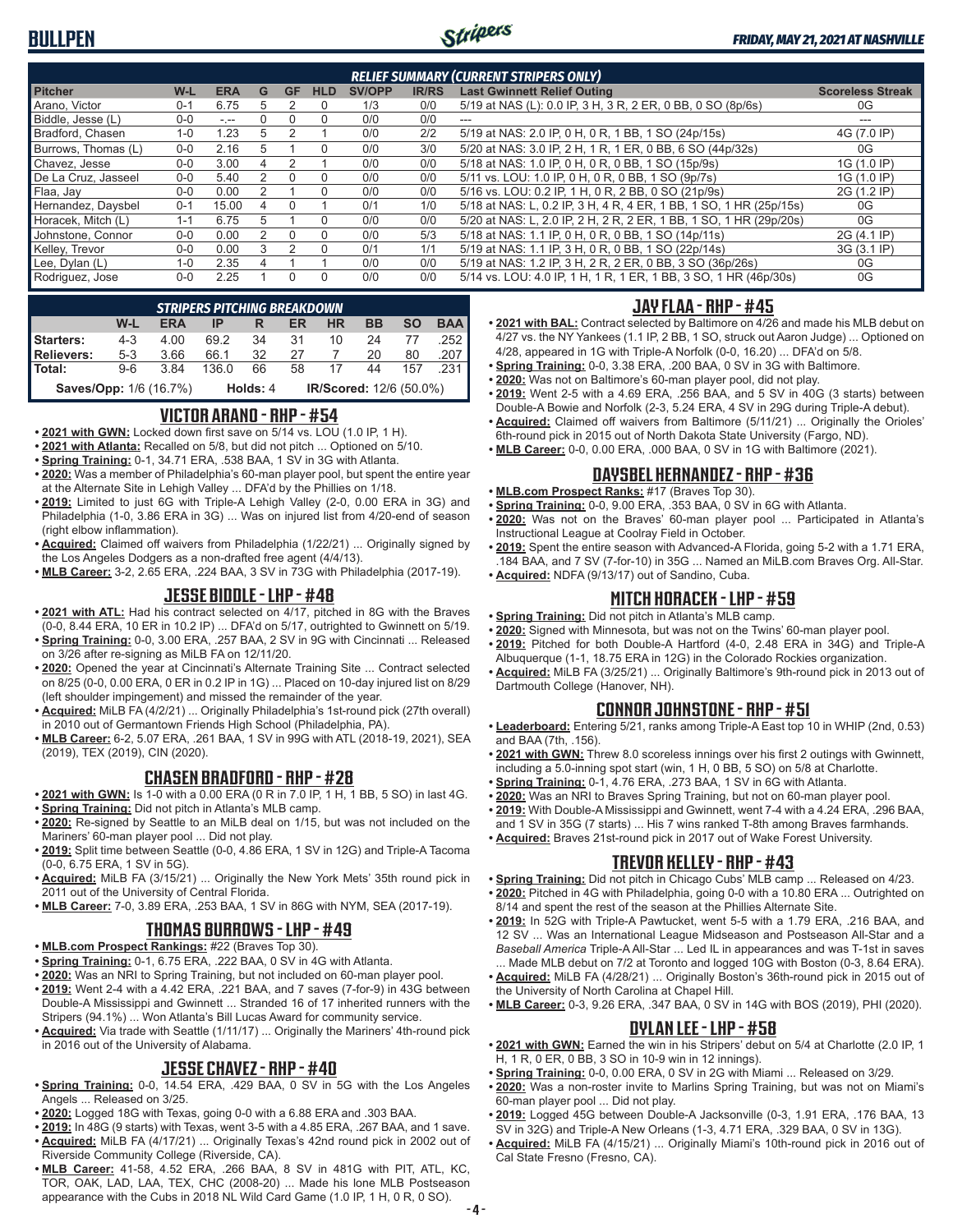| <b>OFFENSE</b> |                                                                                        |                                                         | Stripers |  |  |  |  |  | <b>FRIDAY. MAY 21. 2021 AT NASHVILLE</b> |
|----------------|----------------------------------------------------------------------------------------|---------------------------------------------------------|----------|--|--|--|--|--|------------------------------------------|
| TOTAL:         | 265, 25 HR, 840 OPS RISP:                                                              | 292, 4 HR, 831 OPS RUNS/INNING: 1 2 3 4 5 6 7 8 9 X TOT |          |  |  |  |  |  |                                          |
| Vs. LHP:       | 264, 12 HR, 854 OPS RISP/20: 224, 1 HR, 632 OPS Stripers: 14 6 6 8 8 9 12 18 12 8 101  |                                                         |          |  |  |  |  |  |                                          |
|                | Vs. RHP: 265, 13 HR, 831 OPS LOADED: 217, 1 HR, 675 OPS Opponents: 9 5 8 10 4 2 10 9 4 |                                                         |          |  |  |  |  |  | 66.                                      |

| <b>HOME RUNS</b><br><b>MULTI-GAMES</b> |                |          |                |           |                |                |                |                        |                                                   |                |                |           |
|----------------------------------------|----------------|----------|----------------|-----------|----------------|----------------|----------------|------------------------|---------------------------------------------------|----------------|----------------|-----------|
| Player                                 | 1R             | 2R       | 3R             | <b>GS</b> | Tot.           |                |                | Off LH Off RH Team W-L | <b>Last HR with Gwinnett</b>                      | Hit            | <b>RBI</b>     | <b>HR</b> |
| Almonte                                | $\Omega$       |          | 0              |           |                | $\Omega$       |                | $1 - 0$                | 5/7/21 at CLT, GS (RH Felix Paulino)              | 4              | 3              | 0         |
| Arcia                                  | 6              |          | 0              | 0         |                | 4              | 3              | $4 - 1$                | 5/16/21 vs. LOU, 1R/Walk-Off (RH Shane Carle)     | $\overline{7}$ | 3              |           |
| Brugman                                | $\Omega$       |          | 0              | 0         | 0              | 0              | $\Omega$       | $0 - 0$                |                                                   | 0              | $\mathbf 0$    | $\Omega$  |
| Camargo                                | $\overline{2}$ | $\Omega$ |                | $\Omega$  | 3              | 3              | $\Omega$       | $1 - 1$                | 5/8/21 at CLT, 1R (LH Nik Turley), 2nd of GM      | 2              | 2              |           |
| Casteel                                | $\Omega$       |          | 0              | 0         |                | $\Omega$       |                | $1 - 0$                | 5/16/21 vs. LOU, 2R (RH Ashton Goudeau)           | 3              | 2              | $\Omega$  |
| Demeritte                              | 3              | 2        | 0              | 0         | 5              | 3              | 2              | $4 - 1$                | 5/20/21 at NAS, 1R (LH Blaine Hardy)              | 4              | $\overline{2}$ | $\Omega$  |
| Ervin                                  | $\Omega$       |          | 0              | 0         | 0              | $\Omega$       | $\Omega$       | $0 - 0$                |                                                   | 2              |                | $\Omega$  |
| Goins                                  |                | U        | 0              | 0         |                |                | $\Omega$       | $1 - 0$                | 5/4/21 at CLT, 1R (LH Kyle Kubat)                 | 5              | 2              | $\Omega$  |
| Gore                                   | U              |          | 0              | 0         | O              | $\Omega$       | $\Omega$       | $0 - 0$                |                                                   |                | $\Omega$       | $\Omega$  |
| Heredia                                | $\Omega$       |          | 0              | 0         | 0              | $\Omega$       | $\Omega$       | $0 - 0$                | ---                                               | $\Omega$       | $\Omega$       | $\Omega$  |
| Inciarte                               | $\Omega$       |          | 0              | 0         | O              | $\Omega$       | $\Omega$       | $0 - 0$                |                                                   | $\Omega$       | $\Omega$       | $\Omega$  |
| Jackson                                | $\Omega$       |          | 0              | 0         | 0              | $\Omega$       | $\Omega$       | $0 - 0$                | 8/28/19 vs. NOR, 3R (RH Branden Kline), 2nd of GM | $\Omega$       | $\mathbf 0$    | $\Omega$  |
| Kazmar Jr.                             |                |          | 0              | 0         | $\overline{2}$ | 0              | $\overline{2}$ | $0 - 2$                | 5/18/21 at NAS, 1R (RH Patrick Weigel)            | $\overline{2}$ | 2              | $\Omega$  |
| Lucroy                                 | $\Omega$       |          | 0              | 0         | O              | $\Omega$       | $\Omega$       | $0 - 0$                |                                                   | 0              | $\Omega$       | $\Omega$  |
| Martinez                               | $\Omega$       |          | 0              | 0         | $\Omega$       | 0              | $\Omega$       | $0 - 0$                | ---                                               | $\overline{2}$ |                | $\Omega$  |
| Mathis                                 | $\Omega$       |          | 0              | 0         | O              | $\Omega$       | $\Omega$       | $0 - 0$                | ---                                               | 0              | $\Omega$       | $\Omega$  |
| Morales                                | $\Omega$       |          |                | 0         |                | $\Omega$       |                | $1 - 0$                | 5/7/21 at CLT, 3R (RH Joe De Carlo)               |                |                | $\Omega$  |
| Sanchez                                | $\Omega$       |          | 0              | U         | ი              | $\Omega$       | $\Omega$       | $0 - 0$                |                                                   | $\overline{2}$ |                | $\Omega$  |
| Snider                                 |                | U        | 0              | 0         |                | $\Omega$       |                | $1 - 0$                | 5/7/21 at CLT, 1R (RH Felix Paulino)              | 0              | $\Omega$       | $\Omega$  |
| Unroe                                  | $\Omega$       |          | 0              | 0         | ი              | $\Omega$       | $\Omega$       | $0 - 0$                | 7/19/19 vs. ROC, 1R (RH Drew Hutchison)           | 0              | $\Omega$       | $\Omega$  |
| Waters                                 | $\overline{2}$ |          | 0              | 0         | 3              | $\overline{2}$ |                | $0 - 2$                | 5/19/21 at NAS, 1R/Leadoff (LH Wade LeBlanc)      | 4              | 2              |           |
| Total:                                 | 16             | 6        | $\overline{2}$ |           | 25             |                |                |                        |                                                   |                |                |           |

|                             |                                                           | <b>HOME RUN VARIANTS</b>                     | <b>PINCH HITTERS</b> |      |              |                |                                        |              |           |            |  |  |
|-----------------------------|-----------------------------------------------------------|----------------------------------------------|----------------------|------|--------------|----------------|----------------------------------------|--------------|-----------|------------|--|--|
| Back-to-Back Homers (1x):   |                                                           |                                              | <b>Player</b>        | AVG. | <b>AB</b>    | н              | 2B                                     | 3B           | <b>HR</b> | <b>RBI</b> |  |  |
|                             | Almonte (GS) / Snider, 5/7 at CLT (1st Inning)            | Almonte                                      | 1.000                |      |              | ი              | 0                                      | 0            | 2         |            |  |  |
|                             |                                                           |                                              | Casteel              | .000 | 3            | $\Omega$       | 0                                      | $\Omega$     | $\Omega$  | $\Omega$   |  |  |
|                             | Back-to-Back-to-Back Homers (1x):                         |                                              | Demeritte            | .667 | 4            | $\mathfrak{p}$ |                                        | $\Omega$     |           |            |  |  |
|                             | Arcia (2R) / Camargo / Demeritte, 5/8 at CLT (6th Inning) |                                              | Ervin                | .500 | 2            |                | 0                                      | 0            | $\Omega$  |            |  |  |
| Pinch Hit Homers (1x):      |                                                           |                                              | Gore                 | .500 | 2            |                | 0                                      | 0            | 0         | 0          |  |  |
|                             | Demeritte, 5/12 vs. LOU (7th Inning)                      |                                              | Sanchez              | .000 |              | $\Omega$       | 0                                      | $\Omega$     | $\Omega$  | 0          |  |  |
|                             |                                                           |                                              | Snider               | .000 | 3            | $\Omega$       | 0                                      | $\Omega$     | $\Omega$  | 0          |  |  |
| Leadoff (Game) Homers (1x): |                                                           |                                              | Unroe                | .000 | 4            | 0              | 0                                      | 0            | $\Omega$  | 0          |  |  |
| Waters, $5/19$ @ NAS        |                                                           |                                              | Totals:              | .250 | 20           | 5              |                                        | 0            |           | 4          |  |  |
| Walk-Off Homers (1x):       | Arcia (Solo), 5/16 vs. LOU (9th Inning)                   |                                              |                      |      |              |                |                                        |              |           |            |  |  |
|                             |                                                           | <b>HITTING STREAKS (10-PLUS GAMES)</b>       |                      |      |              |                | <b>ON-BASE STREAKS (20-PLUS GAMES)</b> |              |           |            |  |  |
| Player                      | Length/Dates                                              | <b>Stats</b>                                 | Player               |      | Length/Dates |                |                                        | <b>Stats</b> |           |            |  |  |
| Arcia                       | 13G (5/4-5/18)                                            | .393 (22-56), 4 2B, 7 HR, 17 R, 12 RBI, 2 SB |                      |      |              |                |                                        |              |           |            |  |  |

| <b>BATTER'S BOX (CURRENT STRIPERS ONLY)</b> |                                     |                 |                          |                                         |  |  |  |  |  |  |  |
|---------------------------------------------|-------------------------------------|-----------------|--------------------------|-----------------------------------------|--|--|--|--|--|--|--|
| <b>Player</b>                               | <b>Season with GWN</b>              | 5/20 at NAS     | <b>Active Hit Streak</b> | <b>Road Trip</b>                        |  |  |  |  |  |  |  |
| Almonte, Abraham                            | .375, 1 HR, 13 RBI, 3 SB, 1.044 OPS | <b>DNP</b>      | 5G (Since 5/13)          | .375 (3-8), 2B, 2 RBI                   |  |  |  |  |  |  |  |
| Arcia, Orlando                              | .359, 7 HR, 12 RBI, 2 SB, 1.182 OPS | $1-3, BB$       | 1G (Since 5/20)          | .250 (3-12), 2B, 2R, SB                 |  |  |  |  |  |  |  |
| Brugman, Jaycob (IL)                        | .000, 0 HR, 0 RBI, 0 SB, .000 OPS   | <b>DNP</b>      | $-1G$                    | ---                                     |  |  |  |  |  |  |  |
| Camargo, Johan                              | .346. 3 HR. 8 RBI. 0 SB. 1.259 OPS  | <b>DNP</b>      | 7G (Since 5/4)           | ---                                     |  |  |  |  |  |  |  |
| Casteel, Ryan                               | .381, 1 HR, 7 RBI, 0 SB, 1,099 OPS  | <b>DNP</b>      | -1G                      | .400 (2-5), R, RBI                      |  |  |  |  |  |  |  |
| Demeritte, Travis                           | .350, 5 HR, 11 RBI, 1 SB, 1.297 OPS | 2-4, HR, R, RBI | 1G (Since 5/20)          | $.333$ (2-6), HR, R, RBI                |  |  |  |  |  |  |  |
| Ervin, Phillip                              | .222, 0 HR, 4 RBI, 2 SB, .641 OPS   | $0 - 4$         | $-2G$                    | $.182$ (2-11), 2B, R, SB                |  |  |  |  |  |  |  |
| Goins, Ryan                                 | .260, 1 HR, 8 RBI, 0 SB, .759 OPS   | $0-2.$ BB       | $-1G$                    | .273 (3-11), 3B, R, RBI                 |  |  |  |  |  |  |  |
| Gore, Terrance                              | .286, 0 HR, 0 RBI, 3 SB, .661 OPS   | PR, 0-0         | $-2G$                    | .000 (0-0), 2 SB                        |  |  |  |  |  |  |  |
| Jackson, Alex                               |                                     | <b>DNP</b>      | ---                      |                                         |  |  |  |  |  |  |  |
| Kazmar Jr., Sean                            | .280, 2 HR, 6 RBI, 0 SB, .915 OPS   | $0 - 1$         | $-2G$                    | .200 (2-10), HR, R, 2 RBI               |  |  |  |  |  |  |  |
| Lucroy, Jonathan                            | .091, 0 HR, 1 RBI, 0 SB, .322 OPS   | $0-3$ , BB      | $-2G$                    | .091 (1-11), R, RBI                     |  |  |  |  |  |  |  |
| Martinez, Carlos                            | .333, 0 HR, 3 RBI, 0 SB, .733 OPS   | <b>DNP</b>      | 3G (Since 5/4)           | ---                                     |  |  |  |  |  |  |  |
| Mathis, Jeff                                | ---                                 | <b>DNP</b>      | ---                      | ---                                     |  |  |  |  |  |  |  |
| Morales, Jonathan                           | .133, 1 HR, 5 RBI, 0 SB, .400 OPS   | $0 - 3$         | $-2G$                    | $.000(0-5)$                             |  |  |  |  |  |  |  |
| Sanchez, Yolmer                             | .174, 0 HR, 4 RBI, 0 SB, .501 OPS   | <b>DNP</b>      | $-3G$                    | $.000(0-2)$                             |  |  |  |  |  |  |  |
| Snider, Travis                              | .188, 1 HR, 2 RBI, 0 SB, .938 OPS   | $1-3, BB$       | 1G (Since 5/20)          | $.200(1-5)$                             |  |  |  |  |  |  |  |
| Waters, Drew                                | .300, 3 HR, 7 RBI, 5 SB, .935 OPS   | $0 - 4$         | $-1G$                    | .500 (7-14), 2B, 3 HR, 5 R, 5 RBI, 2 SB |  |  |  |  |  |  |  |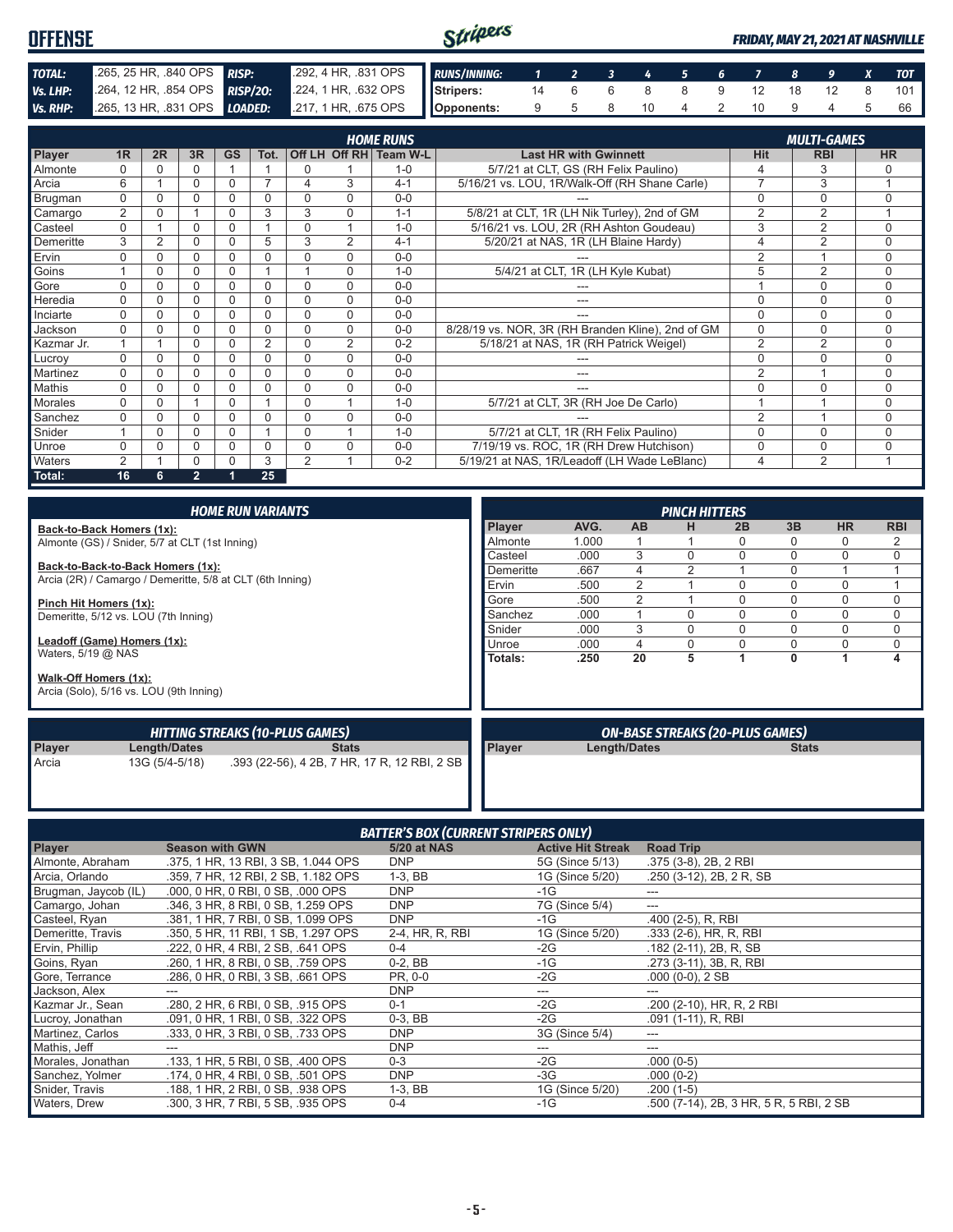### **ABRAHAM ALMONTE - OF - #7**

- **• Leaderboard:** Entering 5/21, ranks among Triple-A East top 10 in OBP (3rd, .519), BB (T-5th, 12), AVG (6th, .375), RBI (T-7th, 13), and R (T-7th, 11).
- **• 2021 with GWN:** Plated the go-ahead RBI with a 12th-inning double on 5/4 at CLT, scored eventual decisive run on an error (won 10-9) ... Set a new single-game career high with 6 RBI on 5/7 at CLT (3-for-5, grand slam, 4 R).
- **• Spring Training:** .156, 3 2B, 1 3B, 3 R, 1 RBI, 1 SB, .595 OPS in 17G with Atlanta.
- **• 2020:** Played 7G with San Diego, batting .091 (1-for-11, 1 SB). **• Acquired:** MLB FA (10/30/20) ... Outrighted to the Braves Alternate Site on 3/26 ...
- Originally signed by the New York Yankees as a NDFA (7/2/05).
- **• MLB Career:** .237, 58 2B, 13 3B, 18 HR, 97 RBI, 25 SB in 376G with SEA, SD, CLE, KC, and ARI (2013-20).

### **ORLANDO ARCIA - SS - #13**

- **• Leaderboard:** Entering 5/21, leads all of Triple-A in R (17), HR (T-1st, 7), and XBH (T-1st, 11) ... Also ranks among Triple-A East top 10 in TB (2nd, 48), H (3rd, 23), SLG (4th, .750), OPS (5th, 1.182), and AVG (9th, .359).
- **• 2021 with GWN:** Hit safely in each of his first 13G from 5/4-5/18 (.393, 7 HR, 17 R, 12 RBI, 2 SB, 1.301 OPS) ... On 5/9 at CLT, tied GWN's single-game homer record with 3 solo blasts (3-for-4, 4 R, 4 RBI) ... Launched game-winning solo HR (#6) in the 8th on 5/14 vs. LOU ... Blasted walk-off solo HR (#7) in the 9th on 5/16 vs. LOU.
- **• 2021 with MIL:** Was on Milwaukee's Opening Day roster and batted .091 (1-for-11, 1 RBI) in 4G before being traded to Atlanta on 4/6 (sent to Alternate Training Site).
- **• Spring Training:** .191, 4 2B, 4 R, 6 RBI, .517 OPS in 19G with Milwaukee.
- **• 2020:** Spent 59 games with the Brewers, batting .260 (10 2B, 1 3B, 5 HR, 22 R, 20 RBI, 2 SB) ... Played in 2 Postseason games (.143, 1-for-7, 1 HR, 2 RBI).
- **• Acquired:** Via trade with Milwaukee in exchange for RHP Chad Sobotka and RHP Patrick Weigel (4/6/21) ... Originally signed by Milwaukee as a NDFA (10/22/10).
- **• MLB Career:** .244, 69 2B, 7 3B, 42 HR, 180 RBI, 39 SB in 542G with Milwaukee (2016-21) ... Played in the Postseason from 2018-20 (.295, 4 HR, 6 RBI in 13G).

## **JOHAN CAMARGO - INF - #17**

- **• Leaderboard:** Entering 5/21, ranks among Triple-A East top 10 in R (T-4th, 13) and BB (T-8th, 10).
- **• 2021 with GWN:** Has hit safely in all 7G (.346, 1 2B, 3 HR, 13 R, 8 RBI), including his first career multi-HR game on 5/8 at CLT (2-for-4, 2 RBI).
- **• 2021 with ATL:** In 4 stints with the Braves, is 0-for-13 in 11G.
- **• Spring Training:** .186, 2 2B, 1 HR, 4 R, 3 RBI in 18G with Atlanta.
- **• 2020:** Made Braves' Opening Day roster and batted .200 (8 2B, 4 HR, 16 R, 9 RBI) in 35G ... Added to the NLCS roster in place of injured Adam Duvall prior to Game 2 and played in 4G (.250, 2-for-8, 1 2B, 1 RBI).
- **• Acquired:** NDFA (7/2/10) out of Panama City, Panama.
- **• MLB Career:** .258, 68 2B, 4 3B, 34 HR, 144 RBI, 2 SB in 360G with Atlanta (2017- 21) ... Played in 2018 and 2020 Postseasons (.087, 1 2B, 1 RBI in 8G).

## **RYAN CASTEEL - 1B/C - #9**

- **• 2021:** Has 6 RBI in his last 4G, including 5/15 vs. LOU (1-for-2, GW 3-run double, 3 RBI) and 5/16 vs. LOU (1-for-3, HR, 2 RBI).
- **• Spring Training:** Did not play in Atlanta's MLB camp.
- **• 2020:** Was not on the Braves' 60-man player pool ... Did not play.
- **• 2019:** Played 118G with Double-A Mississippi, batting .263 (21 2B, 2 3B, 21 HR, 73 RBI, .811 OPS) ... Ranked 2nd in the Southern League in homers and RBI, 3rd in slugging (.477) ... Was his 2nd career 20-homer season (hit 22 in 2013).
- **• Acquired:** MiLB FA (3/14/21) ... Originally Colorado's 17th-round pick in 2010 out of Cleveland State Community College (Cleveland, TN).

## **TRAVIS DEMERITTE - OF - #12**

- **• Leaderboard:** Entering 5/21, ranks among Triple-A East top 10 in SLG (2nd, .850), OPS (3rd, 1.297), XBH (3rd, 10), HR (T-4th, 5), 2B (T-4th, 5), TB (6th, 34).
- **• Gwinnett Career:** In 109G since 2019, batting .293 (33 2B, 2 3B, 25 HR, 78 R, 84 RBI, 5 SB, .982 OPS) with the Stripers.
- **• 2021 with GWN:** On 5/4 at CLT, tallied 5 RBI (3-for-6, HR) to set a club Opening Night record ... Homered in 3 straight games (#2-4) from 5/8-5/12, batting .400 (4 for-10, 4 RBI).
- **• Spring Training:** .133, 0 HR, 3 RBI, 1 SB, .467 OPS in 14G with Atlanta ... Outrighted to Gwinnett on 2/21 and signed to a MiLB contract.
- **• 2020:** Hit .172 with 1 2B, 4 RBI in 18G with Detroit ... DFA'd on 2/5/21.
- **• 2019:** Made his Triple-A debut with Gwinnett and was an IL All-Star (.286, 20 HR, 73 RBI, .944 OPS in 96G) ... Has 1 of the 9 20-HR seasons in GWN history ... Traded to Detroit on 7/31, made his MLB debut (.225, 3 HR, 10 RBI in 48G).
- **• Acquired:** Off Waivers from Detroit (2/12/21) ... Originally Texas' 1st-round pick (30th overall) in 2013 out of Winder-Barrow High School (Winder, GA).
- **• MLB Career:** .217, 8 2B, 2 3B, 3 HR, 14 RBI, 3 SB with Detroit (2019-20).

#### **PHILLIP ERVIN - OF - #18**

- **• Leaderboard:** Entering 5/21, ranks among Triple-A East top 10 in BB (T-8th, 10). **• Spring Training:** .276, 0 HR, 2 RBI, 1 SB, .647 OPS in 18G with Atlanta ... DFA'd on 3/28, outrighted to the Alternate Training Site on 4/3.
- **• 2020:** Between Cincinnati and Seattle, hit .149 with 3 2B, 4 RBI, 1 SB in 37G ... DFA'd by the Reds (8/28), Mariners (12/16), and Chicago Cubs (2/20/21).
- **• Acquired:** Off waivers from the Chicago Cubs (2/22/21) ... Originally Cincinnati's 1st-round pick (27th overall) in 2013 out of Samford University (Homewood, AL).
- **• MLB Career:** .247, 26 2B, 8 3B, 17 HR, 68 RBI, 15 SB in 237G with CIN, SEA (2017-20) ... Talled 7 of his 8 career triples in 2019 (ranked 7th in NL).

#### **RYAN GOINS - INF - #8**

- **• 2021 with GWN:** Hit Gwinnett's first homer of the season on 5/4 at CLT (opposite field, solo) ... Set season highs for hits (3-for-4) and RBI (3) on 5/12 vs. LOU.
- **• Spring Training:** .391, 2 2B, 0 HR, 5 RBI, 0 SB, .960 OPS in 16G with Atlanta.
- **• 2020:** Played in 14G with the Chicago White Sox, batting .000 (0-for-9, 4 R) ... Spent most of the year at the Alternate Site in Schaumburg, IL.
- **• Acquired:** MiLB FA (2/25/21) ... Originally Toronto's 4th-round pick in 2009 out of Dallas Baptist University (Dallas, TX).
- **• MLB Career:** .228, 71 2B, 12 3B, 22 HR, 158 RBI in 555G with TOR, KC, CWS (2013-20) ... Played for TOR in 2015, 2016 Postseason (.146, 1 HR, 5 RBI in 14G).

#### **TERRANCE GORE - OF - #5**

- **• 2021 with GWN:** Is 3-for-3 in stolen base attempts over 5G with Gwinnett ... Stole 2nd and 3rd base as a pinch runner on 5/18 at NAS.
- **• Spring Training:** Did not play in Atlanta's MLB camp.
- **• 2020:** Logged 2G in his lone season with the Los Angeles Dodgers (0 PA).
- **• 2019:** With Kansas City, hit .275 (2 2B, 1 3B, 13 R, 1 RBI, 13 SB) in 37G ... All numbers were career highs (has just 1 hit in 19 PA in his other 6 MLB seasons).
- **• Acquired:** MiLB FA (2/18/21) ... Originally Kansas City's 20th-round pick in 2011 out of Gulf Coast Community College (Panama City, FL).
- **• MLB Career:** .224, 2 2B, 1 3B, 0 HR, 1 RBI, 40 SB in 102G with KC, CHC, LAD (2014-20) ... Played in the Postseason with KC (2014-15) and CHC (2018), going 0-for-2 with 3 R, 5 SB ... Won World Series with the Royals in 2015.

#### **ALEX JACKSON - C - #56**

- **• MLB Rehab:** Assigned to Gwinnett for rehab by Atlanta on 5/21 ... On the Braves' 10-day injured list since 5/2 (strained left hamstring).
- **• 2021 with Atlanta:** Made the Braves' Opening Day roster for the first time in his career ... Hit .043 (1-for-23, 2 R) in 10G prior to the injury.
- **• Spring Training:** .194, 2 2B, 2 HR, 8 RBI, .716 OPS in 14G with Atlanta.
- **• 2020:** Spent most of the year at the Alternate Training Site in Gwinnett ... In 5G with Atlanta, batted .286 (2-for-7, 1 2B).
- **• Acquired:** Via trade with Seattle in exchange for RHP Max Povse and RHP Rob Whalen (11/28/16) ... Originally the Mariners' 1st-round pick (6th overall) in 2014 out of Rancho Bernardo High School (San Diego, CA).
- **• MLB Career:** .070, 1 2B, 2 R, 0 RBI in 19G with Atlanta (2019-21).

#### **SEAN KAZMAR JR. - INF - #4**

- **• Gwinnett Career:** Batting .269 (627-for-2335, 128 2B, 12 3B, 39 HR, 285 R, 276 RBI, 23 SB) in 675 games over 8 seasons ... Leads Gwinnett in career G, AB, H, TB (896), 2B, R, RBI ... Ranks 2nd in career 3B (12) ... Ranks 4th in career HR (39).
- **• 600 Club:** His 627 hits are 4th-most in Richmond/Gwinnett history (Larry Whisenton leads with 657 hits) ... Is one of 5 players in RICH/GWN history with 600 hits.
- **• 2021 with Atlanta:** Contract selected on 4/17, has spent 2 stints with Atlanta (4/17- 4/23, 5/4-5/7), going 0-for-2 ... Pinch hit on 4/17 at the Chicago Cubs, marking his first MLB appearance in 4,589 days since 9/23/08 with San Diego ... The last player with a bigger gap between MLB appearances was Ralph Winegarner (13 years, 14 days between 6/23/36 with CLE and 7/7/49 with STL).
- **• Spring Training:** .409, 3 HR, 9 RBI, 0 SB, 1.415 OPS in 25G with Atlanta.
- **• 2020:** Was an NRI to Braves Spring Training, but not on 60-man player pool.
- **• Acquired:** MiLB FA (12/7/20) ... Originally San Diego's 5th-round pick in 2004 out of the College of Southern Nevada.
- **• MLB Career:** .195, 1 2B, 0 3B, 0 HR, 2 RBI in 22G with San Diego (2008) and Atlanta (2021).

#### **JONATHAN LUCROY - C - #62**

- **• 2021 with WSH:** Signed by Washington on 4/6, played 5G (.357, 5-for-14, 1 2B, 2 RBI) ... DFA'd on 4/12, outrighted and elected free agency on 4/14.
- **• Spring Training:** .333, 1 2B, 1 R, .867 OPS in 14G with Chicago White Sox ... Released on 3/30 (had signed a MiLB deal on 2/11).
- **• 2020:** Signed by Boston to a MiLB deal on 2/19, assigned to their Alternate Site on 7/17 ... Had contract selected on 7/17 and played just once (7/24 vs. BAL, no AB) before being DFA'd on 7/29 ... Released on 9/15 ... Signed with Philadelphia on 9/15 and joined Alternate Site, but did not play in MLB for Phillies.
- **• Acquired:** MiLB FA (5/17/21) ... Originally Milwaukee's 3rd-round pick in 2007 out of the University of Louisiana-Lafayette.
- **• MLB Career:** .274, 217 2B, 24 3B, 108 HR, 547 RBI, 30 SB in 1,208G with MIL, TEX, COL, OAK, LAA, CHC, BOS, WSH (2010-21) ... 2-time NL All-Star (2014, 2016 with MIL) ... Has played in the Postseason for MIL (2011), TEX (2016), COL (2017), OAK (2018), batting .235 with 1 HR, 6 RBI in 15G.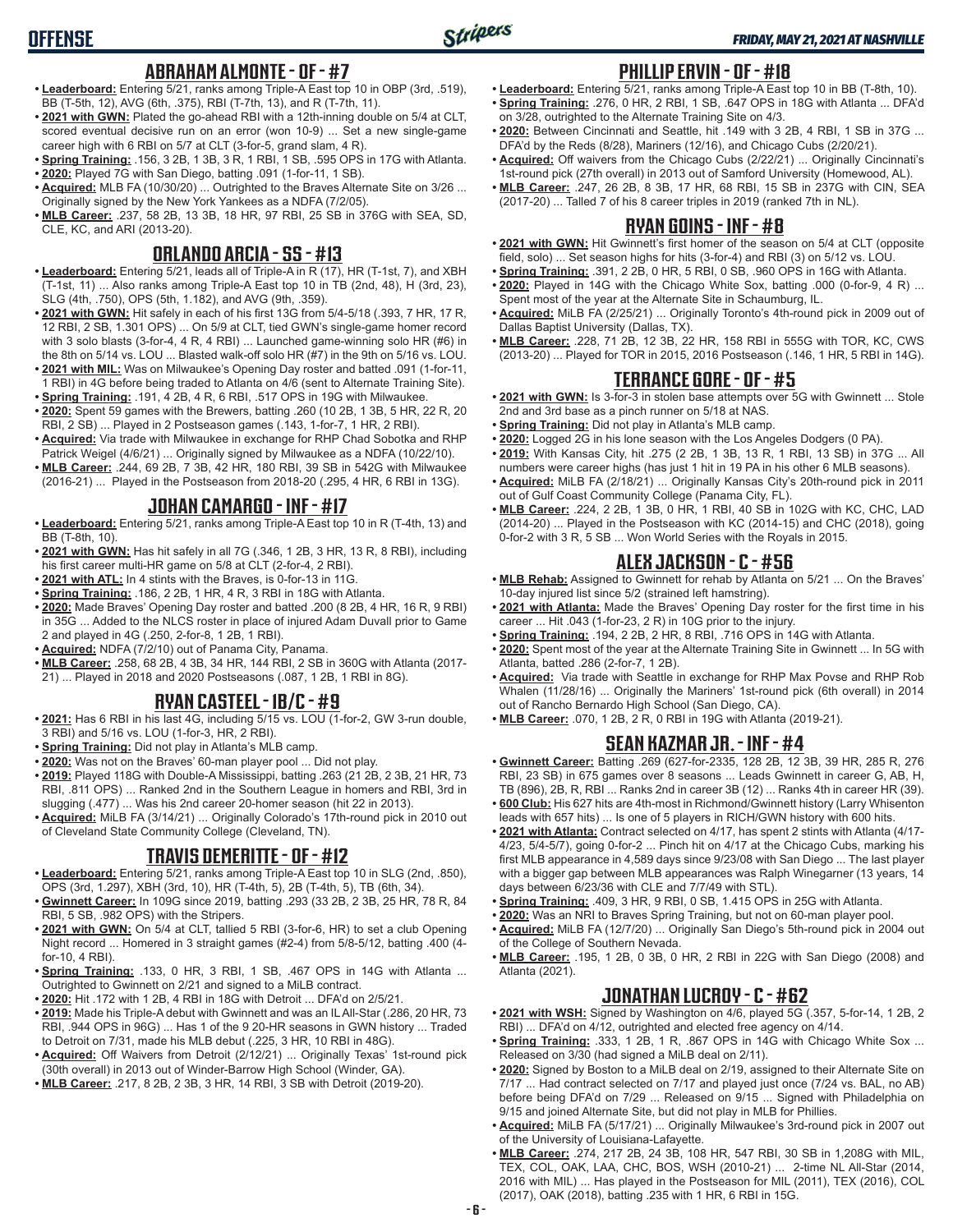#### **CARLOS MARTINEZ - C - #34**

- **• 2021 with GWN:** Has hit safely in each of his first 3 career Triple-A games (.333, 5-for-15, 2B, 3 RBI).
- **• Spring Training:** Did not play in Atlanta's MLB camp.
- **• 2020:** Was not on the Braves' 60-man player pool, did not play.
- **• 2019:** Played 63G for Double-A Mississippi, batting .198 (4 2B, 2 HR, 15 RBI, 3 SB) ... Joined Gwinnett for the IL Postseason on 9/6, but did not play.
- **• Acquired:** NDFA (11/21/12) out of Cartagena, Colombia.

### **JEFF MATHIS - C - #1**

- **• 2021 with ATL:** Has his contract selected from the Alternate Training Site on 5/2, went 0-for-9 in 3G before being DFA'd on 5/19 and outrighted to Gwinnett on 5/20.
- **• Spring Training:** .207, 2 2B, 1 HR, 2 RBI in 10G with Philadelphia ... Released on 3/25 (had signed a MiLB deal on 2/16/21).
- **• 2020:** Played 24G with Texas, batting .161 (1 2B, 1 3B, 3 HR, 9 RBI).
- **• Acquired:** MiLB FA (3/29/21) ... Originally the LA Angels' 1st-round pick (33rd overal) in 2001 out of Marianna High School (Marianna, FL).
- **• MLB Career:** .194, 112 2B, 8 3B, 53 HR, 286 RBI, 12 SB in 948G with LAA, TOR, MIA, ARI, TEX, ATL (2005-21) ... in 13 career Postseason games with LAA (2007- 09) and ARI (2017), batting .379 (5 2B, 1 HR, 4 RBI, 1.055 OPS).

#### **JONATHAN MORALES - C - #20**

- **• 2021 with GWN:** Tied his single-game career high with 5 RBI on 5/7 at CLT, going 2-for-6 with a 3-run HR (1) in the 9th.
- **• Spring Training:** .250, 0 HR, 1 RBI, 0 SB, 1.200 OPS in 12G with Atlanta.
- **• 2020:** Spent entire year at Braves Alternate Site in Gwinnett (no MLB debut) ... Played for Caguas of the Puerto Rican Winter League (.394, 3 HR, 9 RBI in 13G), earning PWL Postseason All-Star honors.
- **• 2019:** Hit .240 (13 2B, 2 HR, 27 R, 25 RBI) in 80G between Double-A Mississippi and Gwinnett ... Logged 1 game during the IL Playoffs (0-for-1, BB).
- **• Acquired:** Braves' 25th-round pick in 2015 out of Miami-Dade Community College.

#### **YOLMER SANCHEZ - INF - #2**

- **• 2021 with GWN:** On 5/7 at CLT, went 3-for-5 with 3 runs, 3 RBI and Gwinnett's first triple of the year.
- **• Spring Training:** .190, 0 XBH, 2 RBI, 1 SB, .451 OPS in 15G with Baltimore ... DFA'd on 3/27, released on 3/30.
- **• 2020:** Played 11G with the Chicago White Sox, batting .313 (3 2B, 1 HR, 1 RBI, 1.164 OPS) ... Made his MLB Postseason debut in the ALWCS (1G, no at-bat).
- **• Acquired:** MiLB FA (3/31/21) ... Originally a NDFA with Chi. White Sox (5/29/09).
- **• MLB Career:** .245, 113 2B, 24 3B, 32 HR, 215 RBI, 30 SB in 657G with the Chicago White Sox (2014-20) ... Won an AL Gold Glove in 2019 (.987 FPCT at 2B).

### **TRAVIS SNIDER - INF/OF - #26**

- **• Spring Training:** Did not play in Atlanta's MLB camp.
- **• 2020:** Signed by Miami on 7/24 and reported to the Marlins' Alternate Training Site in Jupiter, FL, but was released on 8/27 and did not reach the Majors.
- **• 2019:** Played for Triple-A Reno in Arizona's system (.294, 22 2B, 4 3B, 11 HR, 41 RBI, 3 SB, .899 OPS in 93G).
- **• Acquired:** MiLB FA (2/26/21) ... Originally Toronto's 1st-round pick (14th overall) in 2006 out of Henry M. Jackson High School (Mill Creek, WA).
- **• MLB Career:** .244, 100 2B, 7 3B, 54 HR, 212 RBI, 22 SB in 630G with TOR, PIT (2008-15) ... Played for PIT in the Postseason from 2013-15 (.250, 1-for-4 in 3G).

### **DREW WATERS - OF - #11**

- **• Leaderboard:** Entering 5/21, ranks among Triple-A East top 10 in SB (T-5th, 5).
- **• 2021 with GWN:** On 5/18 at NAS, recorded the first multi-homer game of his career (3-for-5, 2 HR, 3 R, 3 RBI) and became the first Gwinnett player to homer from both sides of the plate since Mel Rojas Jr. (7/7/16 at CLT) ... On 5/19 at NAS, fell a triple shy of the cycle in his first 4-hit game at Triple-A (4-for-5, 2B, HR, 2 R, 2 RBI, 2 SB).
- **• MLB.com Prospect Ranks:** #2 (Braves Top 30), #28 (Top 100 Prospects).
- **• Spring Training:** .500, 1 2B, 0 HR, 2 RBI, 1 SB in 4G with Atlanta.
- **• 2020:** Spent entire year at Braves Alternate Site in Gwinnett (no MLB debut).
- **• 2019:** Hit .309 (40 2B, 9 3B, 7 HR, 80 R, 52 RBI, 16 SB) in 134G with Double-A Mississippi and Gwinnett ... Won Southern League Batting Title (.319, best in MIS history) and Most Valuable Player (1st in MIS history) ... Ranked among MiLB top 5 in doubles (T-3rd, 40) and hits (5th, 163).
- **• Acquired:** Braves' 2nd-round pick in 2017 out of Etowah High School (Woodstock, GA) ... Named Gatorade Georgia Baseball Player of the Year in 2017.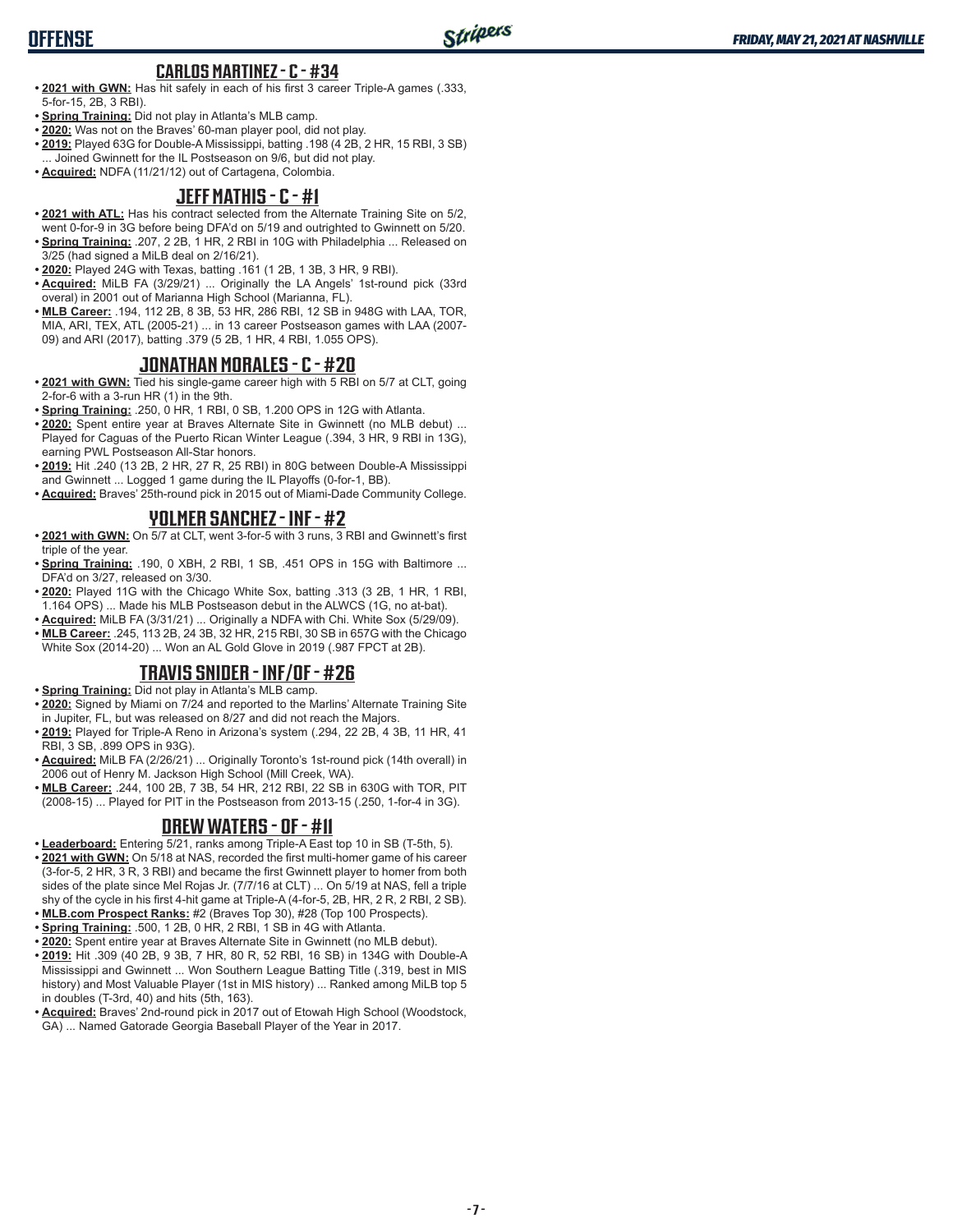## **SEASON SUMMARY**



## **TEAM HIGHS & LOWS**

| <b>OFFENSE:</b>                                                      |  |
|----------------------------------------------------------------------|--|
|                                                                      |  |
|                                                                      |  |
|                                                                      |  |
|                                                                      |  |
|                                                                      |  |
|                                                                      |  |
|                                                                      |  |
|                                                                      |  |
|                                                                      |  |
|                                                                      |  |
|                                                                      |  |
|                                                                      |  |
|                                                                      |  |
|                                                                      |  |
|                                                                      |  |
|                                                                      |  |
|                                                                      |  |
|                                                                      |  |
| <b>PITCHING:</b>                                                     |  |
|                                                                      |  |
|                                                                      |  |
|                                                                      |  |
| Most Runs Allowed, Inning4 (2x, last: 7th Inning, 5/18 at Nashville) |  |
|                                                                      |  |
|                                                                      |  |
|                                                                      |  |
|                                                                      |  |
|                                                                      |  |
|                                                                      |  |
|                                                                      |  |
| <b>DEFENSE:</b>                                                      |  |
|                                                                      |  |
|                                                                      |  |

#### **TEAM MISCELLANEOUS**

Most Stolen Bases Allowed, Game .........................................2 (5/13 vs. Louisville) Most Caught Stealing, Game ...................................... 1 (2x, last: 5/20 at Nashville)

#### **INDIVIDUAL HIGHS & LOWS**

| <b>HITTING (GAME):</b> |  |
|------------------------|--|
|                        |  |
|                        |  |
|                        |  |
|                        |  |
|                        |  |
|                        |  |
|                        |  |
|                        |  |
|                        |  |
|                        |  |
|                        |  |
|                        |  |
|                        |  |

#### **PITCHING (GAME):**

#### **DEFENSE (GAME):**

## **STREAKS**

| <b>OFFENSIVE (LONGEST IN 2021 ONLY):</b> |  |
|------------------------------------------|--|
|                                          |  |
|                                          |  |
|                                          |  |
|                                          |  |
|                                          |  |
|                                          |  |

#### **PITCHING (LONGEST IN 2021 ONLY):**

## **LAST TIME IT HAPPENED (GWINNETT REGULAR-SEASON HISTORY)**

| <b>INDIVIDUAL OFFENSE:</b>                                                      |
|---------------------------------------------------------------------------------|
| <b>Never</b>                                                                    |
|                                                                                 |
|                                                                                 |
|                                                                                 |
|                                                                                 |
|                                                                                 |
|                                                                                 |
| Homers, Both Sides of Plate  Drew Waters (5/18/21 at Nashville)                 |
|                                                                                 |
|                                                                                 |
| Back-to-Back-to-Back Homers  Arcia/Camargo/Demeritte (5/8/21 at Charlotte)      |
|                                                                                 |
|                                                                                 |
|                                                                                 |
|                                                                                 |
|                                                                                 |
|                                                                                 |
|                                                                                 |
|                                                                                 |
|                                                                                 |
| 7-Game Multi-Hit StreakTyler Pastornicky (4/10/13-4/16/13)                      |
| <b>INDIVIDUAL PITCHING:</b>                                                     |
| Never                                                                           |
|                                                                                 |
| 9.0-Inning No-Hitter (Solo)Todd Redmond (5/28/10 at Louisville)                 |
| 9.0-Inning No-Hitter (Comb.)  Wooten/Marksberry/Ramirez (6/30/16 at Louisville) |
|                                                                                 |
|                                                                                 |

25.0-Inning Scoreless Streak ......................Stephen Marek, 25.1 IP (6/6/10-8/2/10)

| <b>TEAM OFFENSE:</b>    |                                        |
|-------------------------|----------------------------------------|
|                         |                                        |
|                         |                                        |
|                         |                                        |
|                         |                                        |
|                         |                                        |
|                         |                                        |
|                         |                                        |
|                         |                                        |
|                         |                                        |
|                         |                                        |
|                         |                                        |
|                         |                                        |
|                         |                                        |
|                         |                                        |
|                         |                                        |
|                         |                                        |
| <b>TEAM PITCHING:</b>   |                                        |
| 21 Pun Morgin of Dofoot | $7/12/12$ of Louisville $(1$ ost 1.22) |

## **TEAM DEFENSE:**